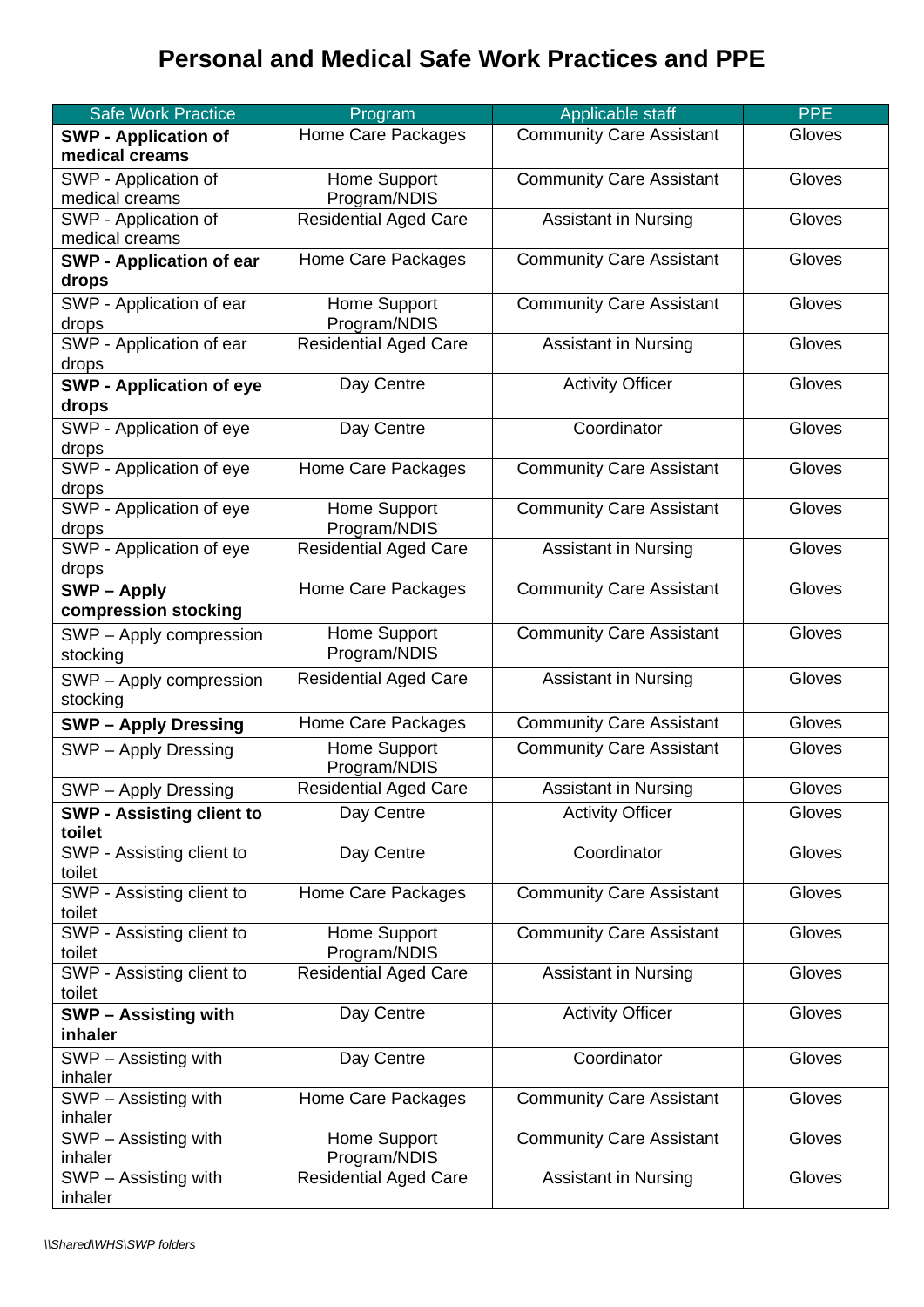| <b>Safe Work Practice</b>                | Program                      | Applicable staff                | <b>PPE</b>                       |
|------------------------------------------|------------------------------|---------------------------------|----------------------------------|
| <b>SWP - Assisting with</b>              | Day Centre                   | <b>Activity Officer</b>         | Gloves                           |
| liquid medication                        |                              |                                 |                                  |
| SWP - Assisting with                     | Day Centre                   | Coordinator                     | Gloves                           |
| liquid medication                        |                              |                                 |                                  |
| SWP - Assisting with                     | Home Care Packages           | <b>Community Care Assistant</b> | Gloves                           |
| liquid medication                        |                              |                                 |                                  |
| $\overline{\text{SWP}}$ – Assisting with | Home Support                 | <b>Community Care Assistant</b> | Gloves                           |
| liquid medication                        | Program/NDIS                 |                                 |                                  |
| <b>SWP - Assisting with</b>              | Day Centre                   | <b>Activity Officer</b>         | Gloves                           |
| nitroligual pumpspray                    |                              |                                 |                                  |
| SWP - Assisting with                     | Day Centre                   | Coordinator                     | Gloves                           |
| nitroligual pumpspray                    |                              |                                 |                                  |
| SWP - Assisting with                     | Home Care Packages           | <b>Community Care Assistant</b> | Gloves                           |
| nitroligual pumpspray                    |                              |                                 |                                  |
| SWP - Assisting with                     | Home Support                 | <b>Community Care Assistant</b> | Gloves                           |
| nitroligual pumpspray                    | Program/NDIS                 |                                 |                                  |
| SWP - Assisting with                     | <b>Residential Aged Care</b> | <b>Assistant in Nursing</b>     | Gloves                           |
| nitroligual pumpspray                    |                              |                                 |                                  |
| SWP-Bed Bath                             | Home Care Packages           | <b>Community Care Assistant</b> | Gloves, apron                    |
| SWP-Bed Bath                             | Home Support<br>Program/NDIS | <b>Community Care Assistant</b> | Gloves, apron                    |
| SWP-Bed Bath                             | Residential Aged Care        | <b>Assistant in Nursing</b>     | Gloves, apron                    |
| <b>SWP-Body fluid spills</b>             | <b>Community Transport</b>   | <b>Driver</b>                   | disposable                       |
|                                          |                              |                                 | gloves (apron,                   |
|                                          |                              |                                 | face mask, eye                   |
|                                          |                              |                                 | protection may                   |
|                                          |                              |                                 | be required in                   |
|                                          |                              |                                 | extreme                          |
|                                          |                              |                                 | situations)                      |
| SWP - Body fluid spills                  | Day Centre                   | Activity Officer and            | disposable                       |
|                                          |                              | Coordinator                     | gloves (apron,                   |
|                                          |                              |                                 | face mask, eye                   |
|                                          |                              |                                 | protection may                   |
|                                          |                              |                                 | be required in                   |
|                                          |                              |                                 | extreme                          |
|                                          |                              |                                 | situations)                      |
| SWP - Body fluid spills                  | Home Care Packages           | <b>Community Care Assistant</b> | disposable                       |
|                                          |                              |                                 | gloves (apron,                   |
|                                          |                              |                                 | face mask, eye<br>protection may |
|                                          |                              |                                 | be required in                   |
|                                          |                              |                                 | extreme                          |
|                                          |                              |                                 | situations)                      |
| SWP - Body fluid spills                  | Home Support                 | <b>Community Care Assistant</b> | disposable                       |
|                                          | Program/NDIS                 |                                 | gloves (apron,                   |
|                                          |                              |                                 | face mask, eye                   |
|                                          |                              |                                 | protection may                   |
|                                          |                              |                                 | be required in                   |
|                                          |                              |                                 | extreme                          |
|                                          |                              |                                 | situations)                      |
| SWP - Body fluid spills                  | <b>Residential Aged Care</b> | <b>Assistant in Nursing</b>     | disposable                       |
|                                          |                              |                                 | gloves (apron,                   |
|                                          |                              |                                 | face mask, eye                   |
|                                          |                              |                                 | protection may                   |
|                                          |                              |                                 | be required in                   |
|                                          |                              |                                 | extreme                          |
|                                          |                              |                                 | situations)                      |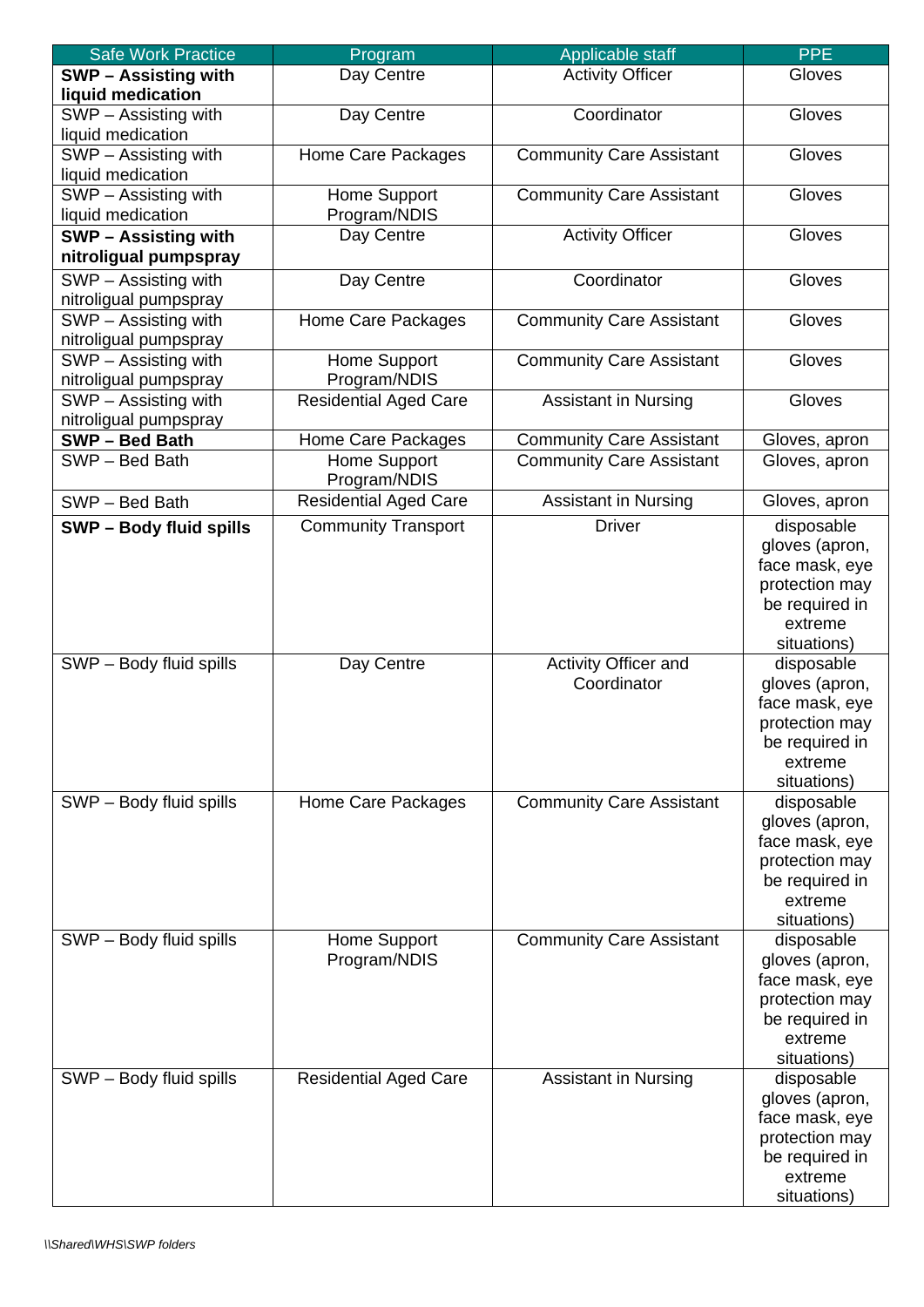| <b>Safe Work Practice</b>                | Program                                | Applicable staff                        | <b>PPE</b>       |
|------------------------------------------|----------------------------------------|-----------------------------------------|------------------|
| SWP - Body fluid spills                  | Home Care Packages                     | <b>Community Care Assistant</b>         | disposable       |
|                                          |                                        |                                         | gloves (apron,   |
|                                          |                                        |                                         | face mask, eye   |
|                                          |                                        |                                         | protection may   |
|                                          |                                        |                                         | be required in   |
|                                          |                                        |                                         | extreme          |
|                                          |                                        |                                         | situations)      |
| SWP - Body fluid spills                  | <b>Support Coordination</b>            | Case Manager                            | disposable       |
|                                          | Program                                |                                         | gloves (apron,   |
|                                          |                                        |                                         | face mask, eye   |
|                                          |                                        |                                         | protection may   |
|                                          |                                        |                                         | be required in   |
|                                          |                                        |                                         | extreme          |
|                                          |                                        |                                         | situations)      |
| <b>SWP-Bowel Care</b>                    | Day Centre                             | <b>Activity Officer</b><br>Coordinator  | Gloves<br>Gloves |
| SWP - Bowel Care<br>SWP - Bowel Care     | Day Centre                             |                                         | Gloves           |
|                                          | Home Care Packages                     | <b>Community Care Assistant</b>         |                  |
| SWP - Bowel Care                         | Home Support<br>Program/NDIS           | <b>Community Care Assistant</b>         | Gloves           |
| SWP - Bowel Care                         | <b>Residential Aged Care</b>           | <b>Assistant in Nursing</b>             | Gloves           |
| <b>SWP-Client Death</b>                  | Home Care Packages                     | <b>Community Care Assistant</b>         | Gloves           |
| SWP - Client Death                       | Home Care Packages                     | Coordinator                             | Gloves           |
| <b>SWP</b> - Client Death                | <b>Brighton House</b>                  | <b>Support Worker</b>                   | Gloves           |
| SWP - Client Death                       | <b>Community Transport</b>             | <b>Driver</b>                           | Gloves           |
| SWP - Client Death                       | <b>Community Transport</b>             | Coordinator                             | Gloves           |
| SWP - Client Death                       | <b>Community Nursing</b>               | <b>Community Nurse</b>                  | Gloves           |
| <b>SWP</b> - Client Death                | Day Centre                             | <b>Activity Officer</b>                 | Gloves           |
| <b>SWP</b> - Client Death                | Day Centre                             | <b>Activity Officer/Driver</b>          | Gloves           |
| SWP - Client Death                       | Day Centre                             | Coordinator                             | Gloves           |
| SWP - Client Death                       | Home Support                           | <b>Community Care Assistant</b>         | Gloves           |
|                                          | Program/NDIS                           |                                         |                  |
| SWP - Client Death                       | Home Support                           | Coordinator                             | Gloves           |
|                                          | Program/NDIS                           |                                         |                  |
| SWP - Client Death                       | <b>Linen Service</b>                   | <b>Drivers</b>                          | Gloves           |
| SWP - Client Death                       | <b>McAuley Outreach Service</b>        | Counsellor                              | Gloves           |
| SWP - Client Death                       | <b>McAuley Outreach Service</b>        | Coordinator                             | Gloves           |
| SWP - Client Death                       | Social Support                         | Coordinators                            | Gloves           |
| SWP - Client Death                       | Social Support                         | Volunteer                               | Gloves           |
| SWP - Client Death                       | <b>Residential Aged Care</b>           | <b>Nurse</b>                            | Gloves           |
| SWP - Client Death<br>SWP - Client Death | <b>Residential Aged Care</b>           | <b>Assistant in Nursing</b>             | Gloves           |
|                                          | <b>Support Coordination</b><br>Program | Case Manager                            | Gloves           |
| SWP - Client Death                       | <b>Support Coordination</b>            | Coordinator                             | Gloves           |
|                                          | Program                                |                                         |                  |
| <b>SWP - Flip Flo Catheter</b>           | Home Care Packages                     | <b>Community Care Assistant</b>         | protective       |
| <b>Valve</b>                             |                                        |                                         | eyewear, gloves  |
|                                          |                                        |                                         | and plastic      |
|                                          |                                        |                                         | apron            |
| <b>SWP - Nail Care</b>                   | <b>Community Nursing</b>               | <b>Community Nurse</b>                  | Gloves           |
| SWP - Nail Care                          | Day Centre                             | Activity Officer (only finger<br>nails) | Gloves           |
| SWP - Nail Care                          | Home Care Packages                     | <b>Community Care Assistant</b>         | Gloves           |
| SWP - Nail Care                          | Home Support                           | <b>Community Care Assistant</b>         | Gloves           |
|                                          | Program/NDIS                           |                                         |                  |
| <b>SWP-Showering</b>                     | Day Centre                             | <b>Activity Officer</b>                 | Gloves           |
| SWP - Showering                          | Day Centre                             | Coordinator                             | Gloves           |
| SWP - Showering                          | Home Care Packages                     | <b>Community Care Assistant</b>         | Gloves           |